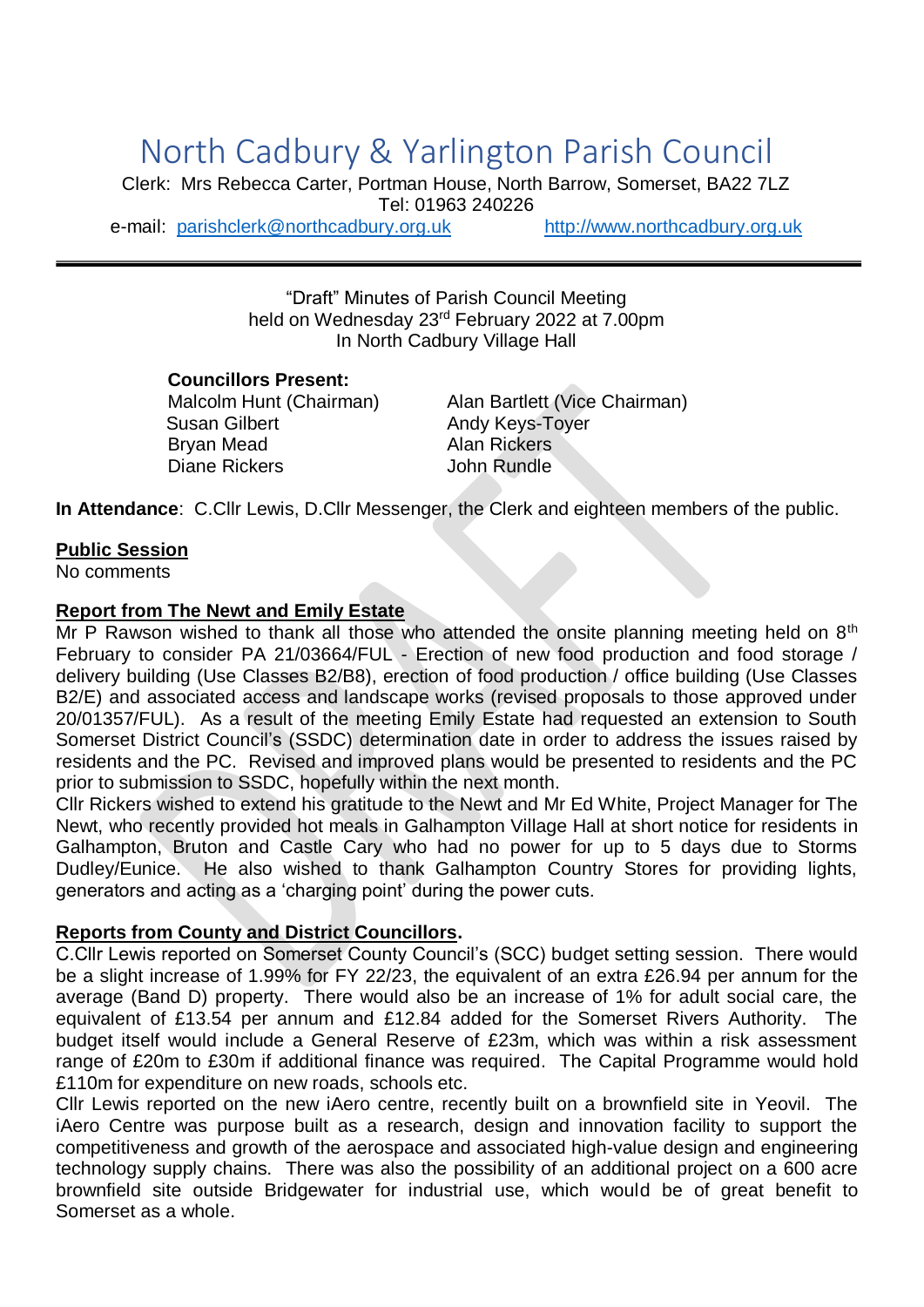# **22/25. Apologies for Absence and to consider the reasons given.**

Council to receive apologies for absence and, if appropriate, to resolve to approve the reasons given.

**RESOLVED**: Apologies were received and accepted from Cllrs Karen Harris and Maria Viney. D.Cllr Hobhouse also tendered his apologies.

## **22/26. Declarations of Interest.**

Members to declare any interests they may have in agenda items that accord with the requirements of the Local Authority (Model Code of Conduct) Order LO9-12 May 2018. (NB this does not preclude any later declarations).

**RESOLVED**: None declared.

## **22/27. Minutes.**

To approve the Minutes of the ordinary meeting held on 26<sup>th</sup> January 2022. **RESOLVED**: The minutes were confirmed as a true record and signed by the Chairman.

## **22/28. Vacancy on the Parish Council**

To consider applications received and conduct vote to fill casual vacancy on the Parish Council by co-option.

No applications had been received to date.

**RESOLVED**: The Clerk agreed to continue to advertise the vacancy.

## **22/29. Planning.**

a. Avalon Farm, Galhampton Hill. Review of onsite meeting held 8 Feb 22 to consider PA 21/03664/FUL - Erection of new food production and food storage / delivery building (Use Classes B2/B8), erection of food production / office building (Use Classes B2/E) and associated access and landscape works (revised proposals to those approved under 20/01357/FUL).

Discussed as part of The Newt's Report. In addition The Chairman stated that the PC had been making the point for some time that The Newt needed to liaise with the communities regarding its plans. There was a large body of opinion from residents present at the onsite meeting held on 8<sup>th</sup> February who were irritated and angered at what was going on. The PC had no option other than to support residents' views and recommend refusal of the plans.

Cllr Mead wished to speak on behalf of residents in Yarlington who now had a good working relationship with The Newt. Plans had recently been circulated in the village for the fishing pond, for use by Estate guests and wetland area to the north of Crockers Hill, Yarlington, for residents to comment prior to submission to SSDC; 'dialogue was the best way forward'.

Following further conversation, Cllr Rickers agreed to start a dialogue with Galhampton residents to ascertain a preference on how they would like to be presented with the revised plans for Avalon Farm by The Newt.

A resident present asked that the minutes from the onsite meeting at Avalon Farm be amended in the second sentence of the second paragraph to read "The public concern arises from unhappiness at the dominance of the site on the area, the proposals for **change of use**, potential 24 hour working and the effects of increased light pollution" to which the PC agreed and would amend the PC's response accordingly.

b. South Somerset District Council (SSDC Decisions.

The following applications have been determined:

i. **PA 21/03616/DPO** - Application to discharge Planning Obligation - agricultural occupancy at Highfield, Cary Road, North Cadbury - **APPROVED**.

## **22/30. North Cadbury and Yarlington Neighbourhood Plan Working Group (NPWG).**

Cllr Keys-Toyer gave his progress report on behalf of the WG. The Pre-submission Neighbourhood Plan was submitted to SSDC Planning Authority for their consideration as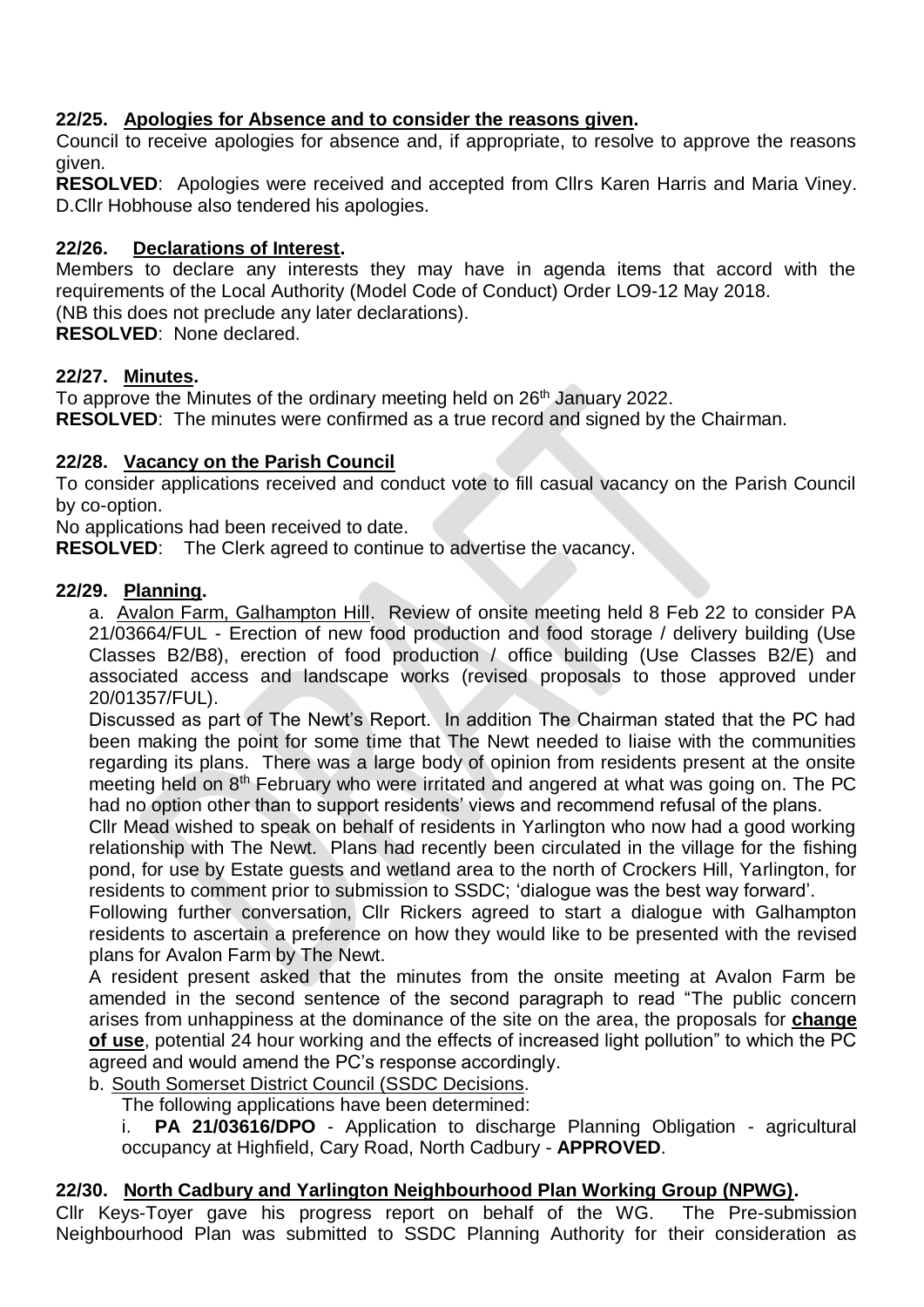Regulation 16 on 10<sup>th</sup> December 2021. This consultation runs from 20th January 2022 until midnight on 4th March 2022. There is no further information at this stage, however a summary of feedback would be provided to the PC at the end of the consultation period.

## **22/31. Rural Exception Sites.**

This item was included on the Agenda following a request from D.Cllr Hobhouse who wished to make a proposal concerning the possible acquisition of houses on rural exception sites, as affordable housing from the Emily Estates. However, as he was not available to present his proposal at the meeting, the subject was discussed only in general terms.

Cllr Keys-Toyer confirmed that the Newt was approached on this matter during the NP process, however, the response at the time was that 'it was not something that they would want to be involved with at this stage'. The NPWG also approached Paul Rawson who advised that the Estate would not consider this as part of a proposal unless a need was identified over and above the proposals in SSDC's Local Plan; the Estate were not 'Housing Developers'. Cllr Keys-Toyer also explained that potential sites for affordable housing in Yarlington and Galhampton had been discussed with SSDC, Strategic Planning and Development, who confirmed that they would not be acceptable as they would not be 'sustainable'. Potential sites would need to be able to provide improved and high levels of accessibility to essential services and facilities such as shops, schools, health/leisure facilities and other key services by walking, cycling, and public transport to be considered 'sustainable'.

The Clerk reported that she had spoken with D.Cllr Hobhouse who confirmed that rural exception sites would not be offered as an alternative to those included in the NP but in addition to the NP as they were '*exception sites*'; examples of which were the houses built on land provided by Archie Montgomery in South Cadbury. Cllr Hobhouse received confirmation from Mr K Bekker that he was willing to give land/discuss the provision of rural exception sites with the PC at any time.

Cllr Mead advised that there was a need and appetite for residential housing in Yarlington following the purchase of farms/properties by Emily Estate for its own use. Mr Rawson confirmed that the Estate would be happy to look into the possibility of residential dwellings at Manor Farm, Yarlington as part of its development.

**RESOLVED:** To defer the discussion further until the next meeting at which Cllr Hobhouse was present to answer questions arising.

#### **22/32. Highways and Rights of Way (RoW) Report.**

a. PC Representatives to provide progress reports.

**RESOLVED**: Cllrs Gilbert and Rundle presented their reports, which can be found at Attachments 1 and 2.

b. Electric Fences. Following Cllr Harris's report in January's minutes regarding the RoW blocked with electric fencing, mainly to fence in sheep, which was an issue for dog owners who had to lift them over, a resident also warned that it was very serious for those with pacemakers fitted; proper covers on the handles should be fitted.

c. Rotten Trees. Cllr Rundle reported that many properties in Galhampton were without power for five days due to a rotten poplar tree, which had been blown down during the recent storms, narrowly missing a pedestrian. Many of the trees brought down in the storm were in poor condition. He asked that all landowners check the condition of any trees on their land.

d. Parish Strimmer. Cllr Gilbert reported that the strimmer would be delivered tomorrow to Mr Tim Gilbert for use within the parish as part of the Somerset Strimmer Scheme to help maintain our local RoW network.

#### **22/33. Finance.**

a. **Balance of the Councils Bank Account & Bank reconciliation**.

To report on Council's Bank Account.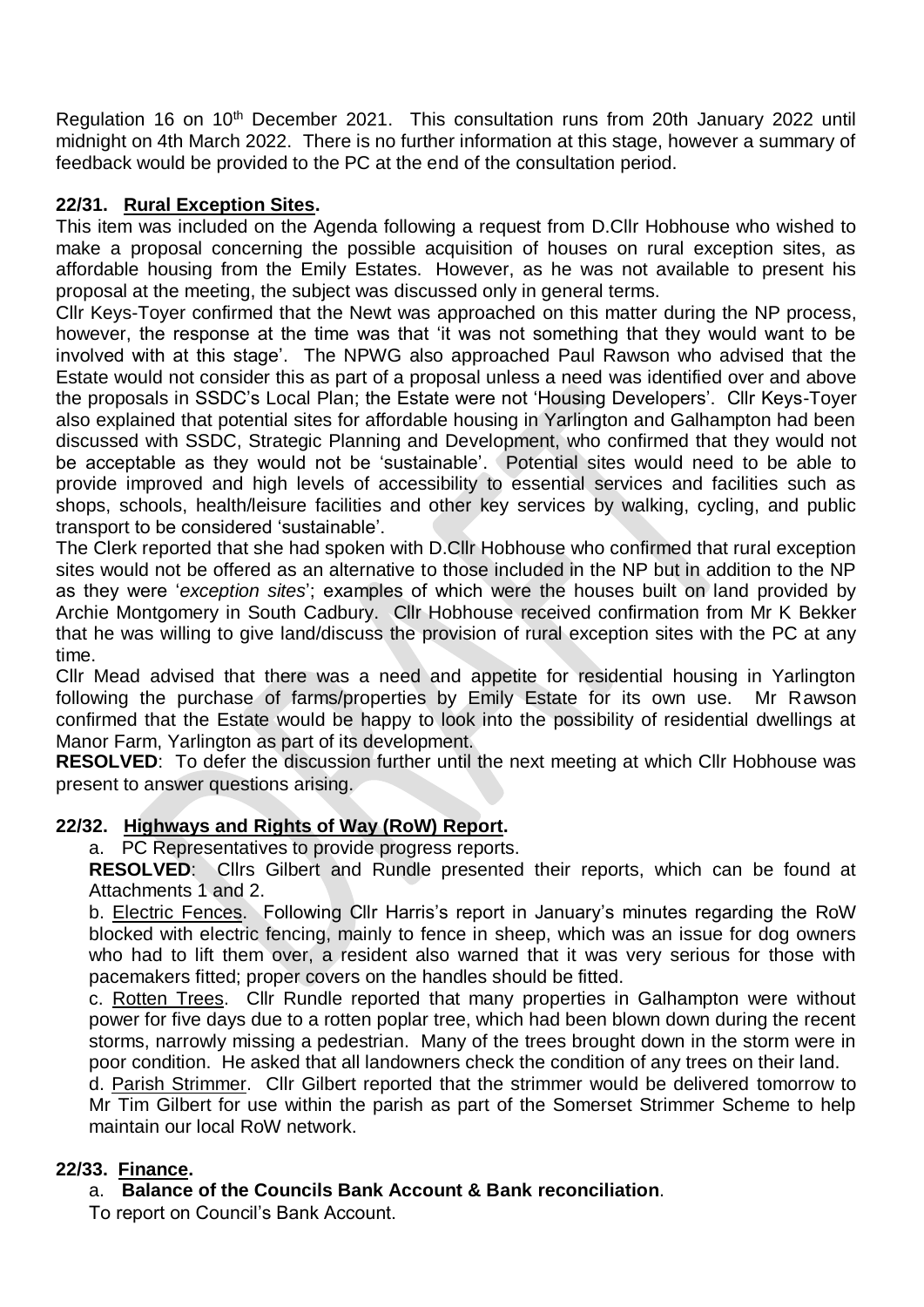**RESOLVED**: The Clerk previously circulated the PC Accounts, which were received and approved.

## b. **Accounts for payment**

To review and approve a schedule of items of expenditure:

Dorset Planning Consultant Ltd. £799.56

**RESOLVED**: Item of expenditure approved unanimously.

c. To consider an additional £200 to pay a contractor to carry out repairs to the parish RoW; £300 already approved.

**RESOLVED**: Additional expenditure approved.

#### **22/34. Parish Clerk Progression**.

To discuss the award of additional increments on the pay scale for exemplary performance.

**RESOLVED**: The PC agreed unanimously to award an additional two increments on the pay scale to spinal column point 25 effective 1<sup>st</sup> April 2022.

#### **22/35. Items for Report and Future Business**

a. HM Queens Platinum Jubilee (QPJ) update. Cllr D Rickers reported that she had met with South Cadbury on 15<sup>th</sup> February to discuss plans for the QPJ celebrations. Beacons would be lit on Thursday 2<sup>nd</sup> June 2022 at Cadbury Castle, South Cadbury and Lodge Hill, Yarlington, however, there was a considerable lack of volunteers to assist with the events in South Cadbury. Volunteers were required to help perform many tasks such as setting up and down, food/drinks, piper, choir, fireworks and transport to 'ferry' those unable to walk to the beacon site.

North Cadbury would host a 'Big Lunch' and Galhampton a 'Cream Tea', both on Sunday 5<sup>th</sup> June 2022. Yarlington were considering holding an event in a marquee on the field behind the Forge, Yarlington, with permission form The Newt.

North Cadbury Primary School would hold a 'Lunch' during the week leading up to the Jubilee, at which residents aged 75 years or older would be invited to attend and talk to the children of their experiences/memories of Coronation Day.

Cllr Rickers asked for anyone who would like to volunteer to contact her and any residents who would like to attend the School QPJ Lunch and talk to the children to contact either her or the Head Teacher.

b. Parish and Town Elections 5 May 2022. The PC confirmed the change of date of PC meeting from  $25<sup>th</sup>$  May 22 to 18<sup>th</sup> May 22. The Chairman advised that he would not stand again for Chairman from 5 May 2022.

c. Thermal Imaging Camera Trial. The Clerk confirmed that the PC would operate the thermal imaging camera trial during the week  $21^{st}$  to  $28^{th}$  March 2022. Residents could use the camera to conduct a thermal imaging heat loss self-survey to help provide the answers as to why a property might be cold, where it is costing money, as well as wasting energy. Residents should contact the Clerk, Cllr Harris or Cllr A Rickers to register an interest. Contact details can be found on the Parish Website<https://www.northcadbury.org.uk/>

d. Community Project - River Cam Survey. Cllr Keys-Toyer was pleased to report that there had been a good response from volunteers to survey the water quality in the River Cam. He would contact the West Country River Trust (WCRT) to organise a visit to provide training for the volunteers.

e. Somerset Bus Partnership is working with SCC on the Enhanced Partnership of the National Bus Strategy. Somerset Bus Partnership has over 80 bus representatives across Somerset, however, they would like more representatives. The Clerk and Cllr Gilbert agreed to put a notice in the North Cadbury Bus Stop for a bus user to consider volunteering as a representative for the parish.

f. Parking on Woolston Road. A resident present asked for an update on whether permission had been granted by North Cadbury Village Hall and The Catash Inn, for their car parks to be suggested as places to park to start the circular walks in the next print of the